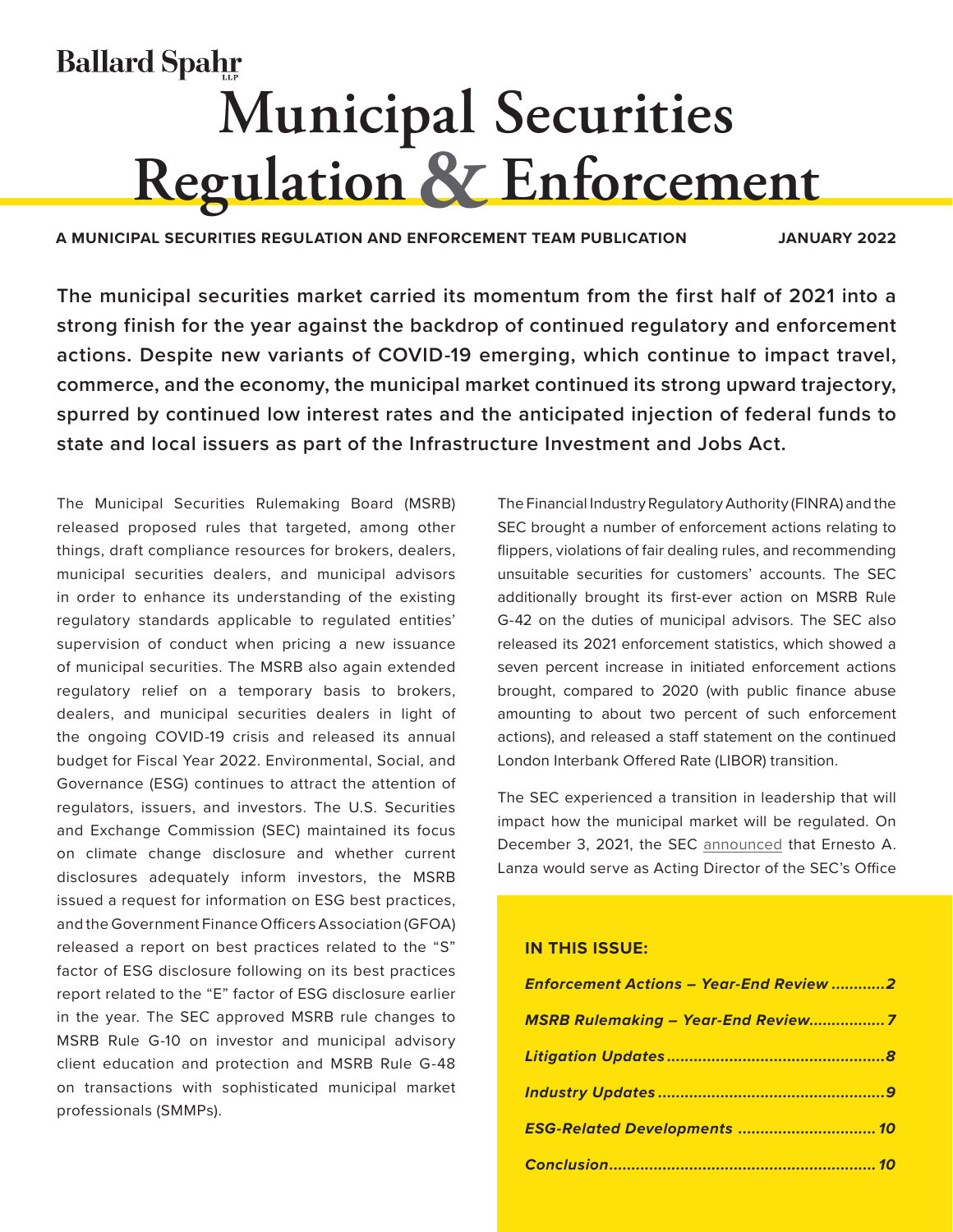<span id="page-1-0"></span>of Municipal Securities, replacing Rebecca J. Olsen, who was named Deputy Chief for the Division of Enforcement's Public Finance Abuse Unit. Additionally, Mark Zehner retired as the chief of the SEC's Public Finance Abuse Unit at the end of November. Both Mr. Lanza and Ms. Olsen are former Ballard Spahr public finance lawyers.

We summarize enforcement actions, MSRB rulemaking actions, and other municipal securities regulatory and enforcement developments for the second half of 2021, below. You can read our 2021 mid-year municipal securities regulatory and enforcement newsletter [here.](https://www.ballardspahr.com/-/jssmedia/Main/Newsletters/Municipal-Market-Enforcement---07-21.pdf)

## **Enforcement Actions – Year-End Review**

# *FINRA Fines Financial Services Firm for Violating Supervisory Rules*

On July 13, 2021, without admitting or denying the findings, an independent financial services firm agreed to a censure and payment of a \$750,000 fine (\$225,000 pertaining to MSRB Rule alleged violations) to settle FINRA charges that it violated numerous FINRA rules and MSRB Rule G-27. MSRB Rule G-27(b) requires municipal dealers to establish and maintain a supervisory system that is reasonably designed to achieve compliance with applicable securities laws and regulations and MSRB Rules. MSRB Rule G-27(c) further requires each municipal dealer to adopt, maintain, and enforce written supervisory procedures that are reasonably designed to ensure that the conduct of municipal securities activities complies with MSRB Rules and the Exchange Act. FINRA alleged that from 2012-2019, the financial services firm failed to establish, maintain, and enforce a supervisory system, including written supervisory procedures (WSPs), reasonably designed to detect and prevent unsuitable short-term trading of mutual funds and municipal bonds in customer accounts and over-concentration of customer accounts in Puerto Rican bonds. A broker employed at the financial services firm employed a strategy of short-term trading of high-risk Puerto Rican bonds in 16 customer accounts, and concentrated five customer accounts in Puerto Rican bonds. FINRA alleged that despite the financial services firm being aware of the red flags raised in its internal monitoring system regarding these trades, the financial services firm failed to conduct a continued heightened review of the broker's trading activity, in violation of MSRB Rule G-27. A full copy of FINRA's order can be found [here.](https://www.finra.org/sites/default/files/fda_documents/2019063058701%20NEXT%20Financial%20Group%2C%20Inc.%20CRD%2046214%20AWC%20rjr%20%282021-1628900405232%29.pdf)

## *Former Mayor Receives \$75,000 Judgment for Payto-Play Scheme*

On July 26, 2021, the U.S. District Court for the Northern District of Illinois entered a final consent judgment against the former mayor of Markham, Illinois, who was previously charged with securities fraud related to a \$5.5 million municipal bond offering by the city. In the civil proceeding, the SEC alleged that the former mayor engaged in a pay-to-play scheme by soliciting and receiving a \$75,000 bribe from a construction contractor, in exchange for awarding the contractor with a multimillion dollar city construction project. According to the complaint, the mayor assured the Markham City Council that he "did not 'make the deals'," despite the fact that he had recently solicited and received the bribe. In the criminal case, the former mayor plead guilty to criminal charges and was sentenced to a prison term of 24 months and ordered to pay \$117,849.35 in disgorgement and prejudgment interest. The SEC's full litigation release can be found [here.](https://www.sec.gov/litigation/litreleases/2021/lr25160.htm?utm_medium=email&utm_source=govdelivery)

## *Underwriter and Former CEO Charged in Connection to Municipal Bond Tender Offer*

On August 26, 2021, both an Arkansas-based brokerdealer and its former Chief Executive Officer (CEO) settled charges with the SEC for unfair dealing in connection with a municipal bond tender offer. The broker-dealer, at the direction of its then-CEO, recommended to a county in West Virginia that the county attempt to reduce the amount of its outstanding debt service expense through a tender offer of bonds originally issued in 2006. The broker-dealer and its then-CEO recommended that the county offer to pay bondholders a significantly higher price than the current market price of its outstanding bonds, which would incentivize bondholders to tender their bonds. The broker-dealer also recommended to the county that it fund its purchase of the tendered bonds through the sale of new, lower interest rate bonds that the broker-dealer would underwrite. When the broker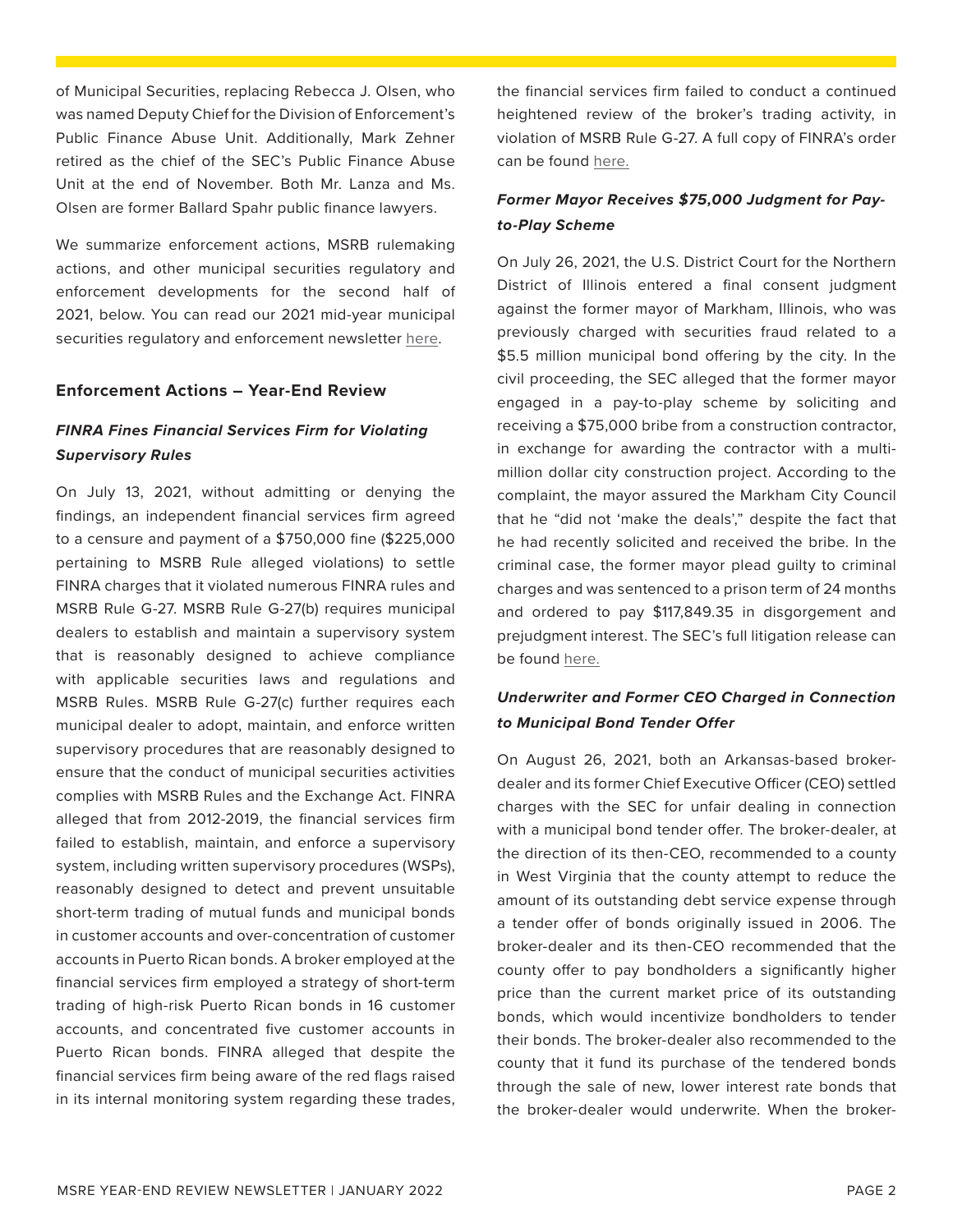dealer made this recommendation to the county, neither the broker-dealer nor its former CEO disclosed that the broker-dealer previously had acquired more than \$1 million of the county's outstanding bonds at market prices and then sold them to two customers. While the broker-dealer and the county were negotiating the terms of the tender offer, the broker-dealer purchased approximately \$4.8 million more of the county's outstanding bonds subject to the tender offer at market prices, and subsequently sold them to an affiliated entity and customers. Nearly all of the bonds the broker-dealer acquired, including those originally sold to customers, were eventually sold to the affiliated entity, which in turn tendered them back to the county at a price recommended by the broker-dealer. The SEC order found that broker-dealer failed to disclose to the county that the affiliated entity had acquired bonds to be tendered, and also failed to disclose the resulting conflict of interest created by the affiliate's financial interest in the tender offer.

Without admitting or denying the findings, both the brokerdealer and the former CEO agreed to orders finding that they willfully violated MSRB Rule G-17 on fair dealing and MSRB Rule G-27 on supervision. The broker-dealer was ordered to pay disgorgement and prejudgment interest of \$44,072 and a civil penalty of \$200,000, and the former CEO was ordered to pay disgorgement and prejudgment interest of \$46,481 and a civil penalty of \$100,000. The SEC's litigation release can be found [here,](https://www.sec.gov/news/press-release/2021-166) and the order against the broker-dealer and former CEO can be found [here](https://www.sec.gov/litigation/admin/2021/34-92768.pdf) and [here](https://www.sec.gov/litigation/admin/2021/34-92769.pdf), respectively.

## *SEC Charges Former Municipal Bond Salesperson with Placing Fraudulent Retail Orders*

On August 31, 2021, the SEC settled charges for violation of SEC Rule 10b-5 and MSRB Rule G-11 on primary offering practices and MSRB Rule G-17 for fair dealing with a former registered municipal sales representative for fraudulently obtaining retail priority allocations of new issue municipal bonds for broker-dealers who were not entitled to such priority. The SEC found that the former registered representative falsely entered 106 retail allotments to multiple investment banks ahead of retail investors, earning approximately \$122,353 in commissions. Without admitting or denying the findings, the former registered

representative consented to a cease-and-desist order imposing a \$40,000 penalty and a bar from associating with any broker or dealer (with a right to apply for reentry after three years) for violations of MSRB Rule G-11(k) on primary offering practices and MSRB Rule G-17 on fair dealing. The full order can be found [here.](https://www.sec.gov/litigation/admin/2021/33-10972.pdf)

# *SEC Charges School District and Former Top Executive with Misleading Investors in Municipal Bond Offering*

On September 16, 2021, the SEC charged a San Diego County school district and its former Chief Financial Officer (CFO) with misleading investors who purchased \$28 million in municipal bonds. According to the SEC's complaint against the former CFO and order against the school district, in April 2018 the former CFO and school district disclosed misleading budget projections to investors that indicated the district's revenues could cover its expenses and allow the district to end the fiscal year with a general fund balance of approximately \$19.5 million. At that time, however, the school district was engaged in significant deficit spending, and was on track to end the year with a negative \$7.2 million fund balance. These misleading projections were included in the bonds' offering documents, which also omitted the fact that the school district did not incorporate known expenses into the projections used for the certified budgets. The preliminary official statement and the official statement were also provided to a credit rating agency that rated the district's bonds. According to the SEC, the former CFO signed multiple certifications falsely attesting to the accuracy and completeness of the information included in the offering documents. Without admitting or denying the findings, the former CFO [agreed to settle](https://www.sec.gov/litigation/complaints/2021/comp-pr2021-178.pdf) with the SEC for violations of Section 17(a)(3) of the Securities Act of 1933 (Securities Act) and to be enjoined from participating in any future municipal securities offerings, in addition to paying a \$28,000 penalty. The school district, without admitting or denying the findings, also [agreed to settle](https://www.sec.gov/litigation/admin/2021/33-10981.pdf) with the SEC for violations of the prohibitions on making misleading statements and omissions to investors, as well as to the bonds' credit rating agency and other municipal industry professionals involved in the transaction, as set forth in Sections 17(a)(2) and (a)(3) of the Securities Act.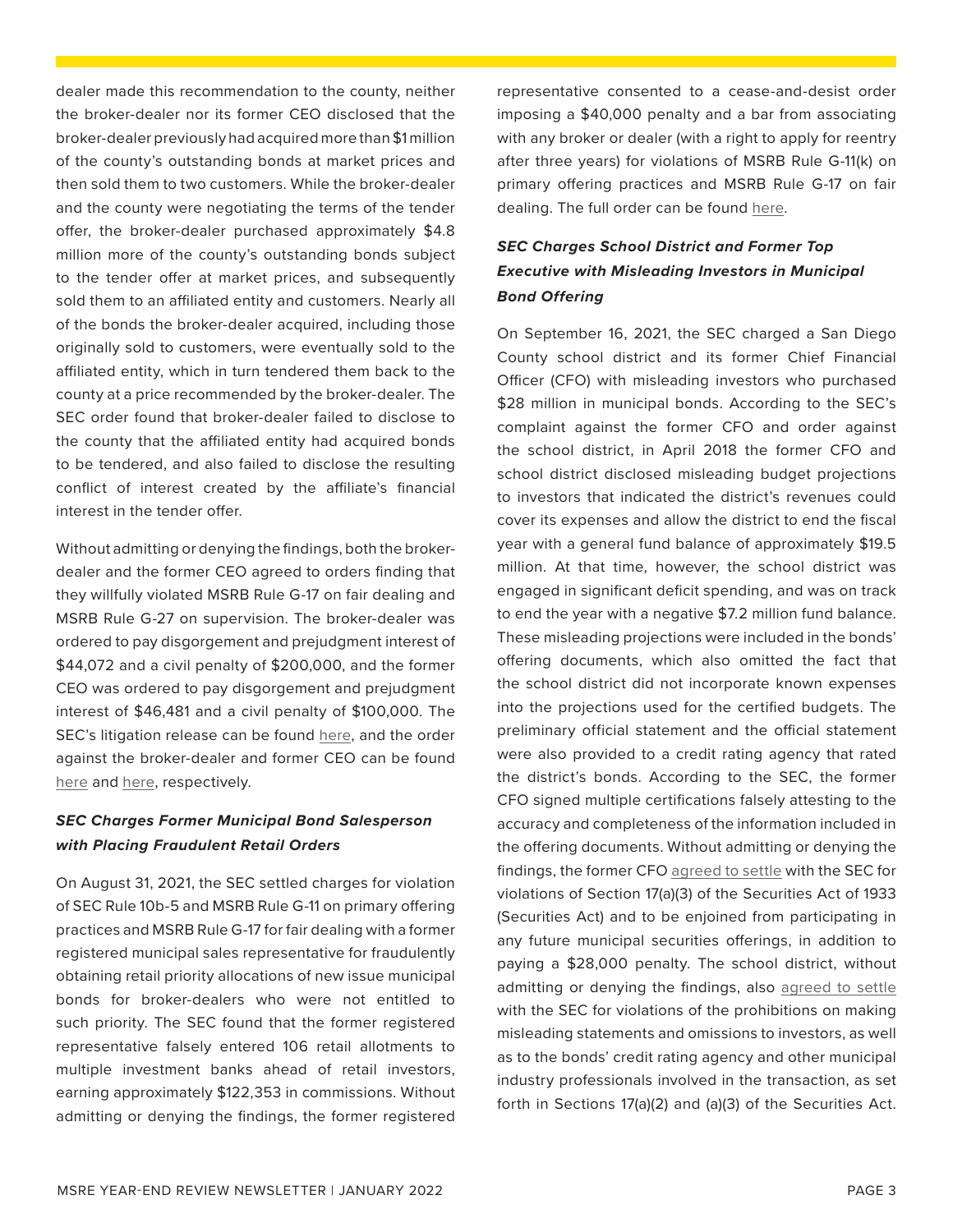The court ordered the district to engage an independent financial consultant to evaluate its policies and procedures related to municipal securities disclosure.

## *SEC Charges Investment Bank, Municipal Market Officials in Flipping Scheme*

On September 17, 2021, the SEC charged an investment bank and two employees with unfair dealing in municipal bond offerings. According to the SEC's order, over a nearly four-year period, the investment bank improperly allocated certain bonds intended for institutional customers and dealers to parties known as "flippers," who then resold or "flipped" the bonds to other brokerdealers at a profit. Additionally, the SEC order found that, in three other instances, the investment bank ignored an issuer's request to place the bonds with retail customers when it allocated them to flippers instead. Moreover, the order found that the investment bank improperly obtained bonds it did not underwrite for its own inventory by placing orders with flippers, which allowed the investment bank to circumvent the lower priority it would have been assigned had it attempted to place the orders directly with the underwriters. Without admitting or denying the findings, the SEC found that the investment bank violated MSRB Rule G-17 on fair dealing, MSRB Rule G-11 on primary offering practices, and MSRB Rule G-27 on supervision, in addition to related Securities Exchange Act of 1934, as amended (Exchange Act) provisions relating to prohibitions on acting as brokers without being registered with the SEC and prohibitions on violating MSRB rules. The investment bank was ordered to pay a \$150,000 penalty, disgorge profits of \$552,440, and pay prejudgment interest of \$160,886, and was censured. The full order against the investment bank can be found [here](https://www.sec.gov/litigation/admin/2021/34-93042.pdf).

In related actions, two investment bank officials were charged with violating the same MSRB and Exchange Act rules, and, without admitting or denying the findings, were ordered to pay \$30,000 and \$25,000, respectively. The orders against the investment bank officials can be found [here](https://www.sec.gov/litigation/admin/2021/34-93043.pdf) and [here](https://www.sec.gov/litigation/admin/2021/34-93044.pdf).

## *SEC Brings First-Ever Actions Enforcing Rule on Duties of Municipal Advisors*

On September 23, 2021, the SEC charged a municipal advisor and its two principals with violating their duties and engaging in unregistered municipal advisory activities in its first-ever case enforcing MSRB Rule G-42. Under MSRB Rule G-42, a municipal advisor is subject to a duty of loyalty and care to its municipal entity client. MSRB Rule G-42 also establishes certain disclosure requirements, including that a municipal advisor must, prior to or upon engaging in municipal advisor services, provide its client full and fair disclosure in writing of all material conflicts of interest, specifically including any fee-splitting arrangements involving the municipal advisor and any other provider of services to the client. MSRB Rule G-42 also prohibits a municipal advisor from making, or participating in, any fee-splitting arrangement with underwriters on any municipal securities transaction as to which it has provided or is providing advice.

The SEC's complaint alleges that the two individuals left their employment at an underwriting firm to establish a new municipal advisor firm focused on charter schools. According to the complaint, the two individuals entered into a fee-splitting arrangement with their former employer without adequately disclosing to their clients the conflicts of interest associated with the arrangement or their relationship with the underwriting firm. In addition, the SEC alleged that the two individuals and their firm unlawfully engaged in municipal advisory services while being unregistered with the SEC or MSRB. The SEC's complaint alleges additional misconduct by one principal, whereby while still being employed at the underwriting firm, the principal allegedly improperly operated in a dual-capacity by simultaneously serving as a registered representative for the underwriting firm and also a municipal advisor serving as two clients' fiduciary. The complaint alleges that the principal increased the overall fees paid by the clients in an effort to enrich the principal and the firm at the expense of over \$40,000 in additional issuer expenses. The full complaint against the principal and the firm can be found [here,](https://www.sec.gov/litigation/complaints/2021/comp-pr2021-188.pdf) and the litigation remains ongoing. On December 13, 2021, the firm and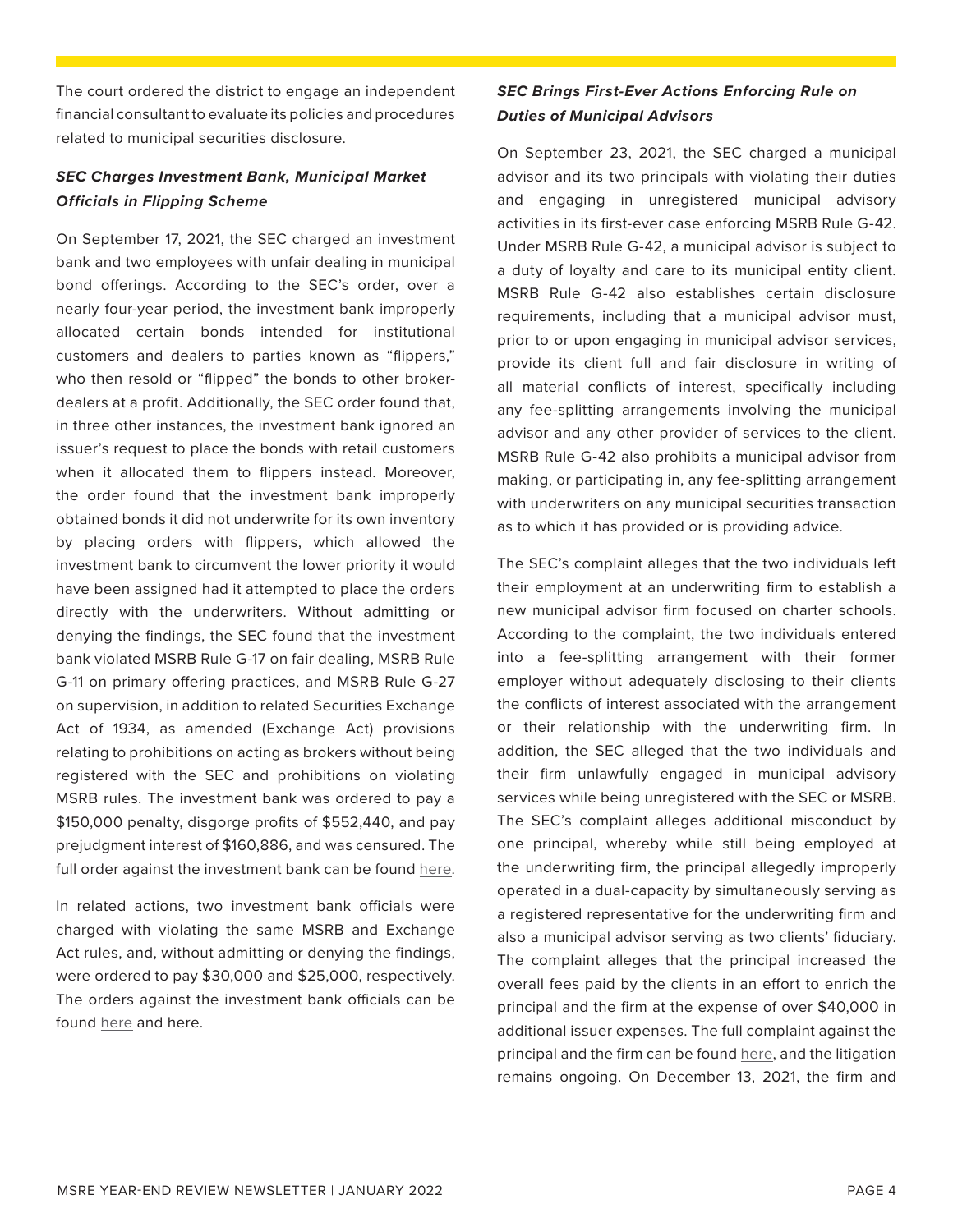principal filed a motion to dismiss the lawsuit, arguing that the SEC is using the action to "test drive" a rule that it improperly failed to define. The firm and principal argue that they are not liable for fee-splitting simply based on the SEC's allegations that they were paid at the same time as the underwriter, and that the SEC is relying on a novel interpretation of the term "fee-splitting" which is not supported by prior case law involving undisclosed payments and breaches of fiduciary duty. The other principal [agreed to settle](https://www.sec.gov/litigation/admin/2021/34-93105.pdf) with the SEC and, without admitting or denying the findings, paid a \$26,000 penalty, and is required to participate in trainings on the duties of non-solicitor municipal advisors and have engagement letters reviewed by a third party for a period of one year.

## *Investment Bank Settles with FINRA Over Violation of Supervisory and Fair Dealing Rules*

On October 4, 2021, a global investment bank settled FINRA charges that it violated MSRB Rule G-27 on supervision and MSRB Rule G-17 on fair dealing. In July 2015, FINRA issued [Regulatory Notice](https://www.finra.org/sites/default/files/notice_doc_file_ref/Notice_Regulatory_15-27.pdf) 15-27, which, among other things, reminded member firms that their WSPs must include processes for detecting, resolving, and preventing the consequences of municipal short positions and comply with Exchange Act rules that require member firms to take prompt steps to obtain physical possession or control of municipal securities that are short more than 30 days. Over a five-year period, the investment bank had hundreds of short positions that were aged over 30 days, and its WSPs were designed only to prevent short positions originating from retail transactions in certain fixed-rate bonds, and did not consider or address short positions created by other causes. As of June 2021, the investment bank amended its processes to address positions when created, and communicated its revised processes and WSPs to its registered representatives. The aged short positions described above required the investment bank to pay at least \$796,000 in substitute interest to more than 1,500 customers, but failed to notify customers that the substitute interest paid to them was taxable, rendering the investors unable to make an informed decision on whether they wished to hold, cancel, or purchase a comparable security so as to avoid receiving taxable interest. As a result of these actions, without admitting or denying the findings, the investment bank consented to a violation of MSRB Rule G-27 and MSRB Rule G-17 and was ordered to pay a \$1.5 million fine. The full Letter of Acceptance, Waiver, and Consent can be found [here](https://www.finra.org/sites/default/files/fda_documents/2016050801701%20Merrill%20Lynch%2C%20Pierce%2C%20Fenner%20%26%20Smith%20Incorporated%20CRD%207691%20AWC%20sl.pdf).

# *FINRA Charges Underwriter for Fraudulent and Negligent Misrepresentations*

On October 26, 2021, FINRA filed a [complaint](https://www.finra.org/sites/default/files/fda_documents/2017055886402%20Cantone%20Research%20Inc.%20CRD%2026314%2C%20et%20al%2C%20Complaint%20jlg.pdf) that alleged an underwriter and its representatives made numerous fraudulent and negligent misrepresentations and omissions of material fact in connection with two municipal bond offerings to fund, respectively, the purchase and rehabilitation of a dormitory and assistedliving facility. FINRA alleged the underwriter failed to conduct proper due diligence while still recommending that customers purchase the bonds. FINRA also found that the underwriter provided investors with overly optimistic financial projections but failed to provide information that called those projections into question, including reported projected revenue levels that were significantly higher than historic revenue and allegedly altering projected management fees and understating that expense by more than \$500,000 over the life of the projections. For example, in connection with conduit bonds issued to finance a 48-unit dormitory located at a community college, the underwriter told investors that the dormitory's management company and the community college (the sole source of residents for the dormitory) maintained an excellent relationship, when in reality the community college recently had threatened to terminate its relationship with the dormitory management company. FINRA found that the underwriter and its representatives made approximately 55 sales of the bonds and customers sustained losses of approximately \$1.6 million. In a separate offering to fund the purchase and rehabilitation of a 61-unit assisted living facility, the underwriter failed to disclose two prior failed offerings, facility losses of more than \$115,000, and a personal loan made by the owner of the underwriter to entities associated with the issuer of the bonds in a 2011 offering. As a result of the alleged misconduct, FINRA charged the underwriter and its representatives with willful violations of MSRB Rule G-19 on suitability, MSRB Rule G-17 on fair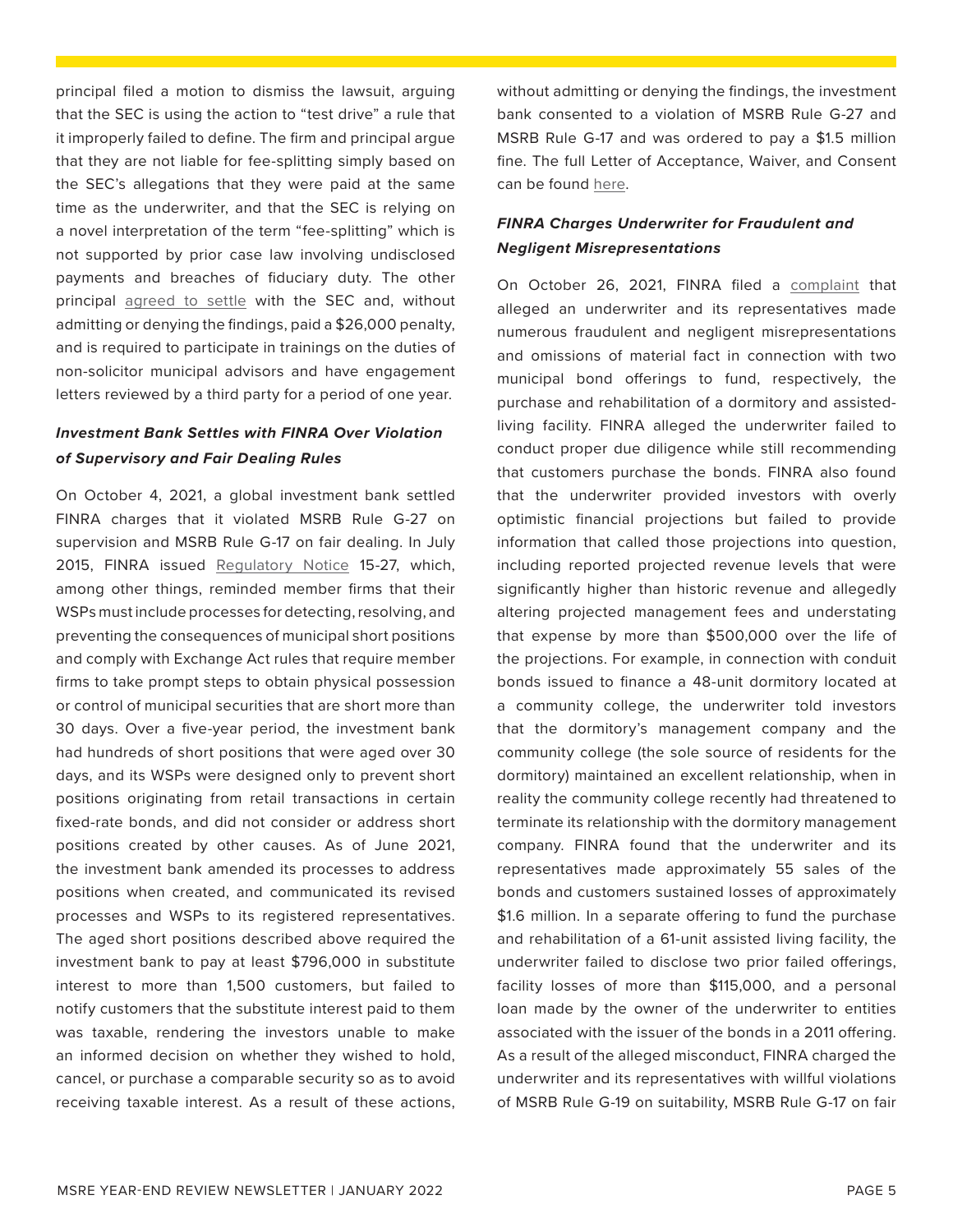dealing, and MSRB Rule G-47 on time of trade disclosure. The litigation is ongoing, and the full text of the complaint can be found [here.](https://www.finra.org/sites/default/files/fda_documents/2017055886402%20Cantone%20Research%20Inc.%20CRD%2026314%2C%20et%20al%2C%20Complaint%20jlg.pdf)

## *SEC Fines FICC for Inadequate Risk Management Policies*

On October 29, 2021, the SEC ordered the Fixed Income Clearing Corporation (FICC), a wholly owned subsidiary of The Depository Trust & Clearing Corporation, to pay \$8 million to settle charges that it failed to have adequate risk management policies within its Government Securities Division. The FICC acts as the sole registered clearing agency for transactions in U.S. government securities. According to the SEC's [order](https://www.sec.gov/litigation/admin/2021/34-93458.pdf), the SEC found that between April 2017 and November 2018, the FICC failed to comply with rules requiring it to have reasonably designed policies and procedures for holding sufficient qualifying liquid resources to meet the financial obligations created by the potential failure of a large participant and failed to undertake related due diligence. The FICC neither admitted nor denied the findings, and, in addition to paying the \$8 million fine, agreed to retain an independent compliance consultant to assess its compliance efforts.

# *FINRA Fines Registered Representative for Violating Fair-Dealing Rule*

On November 5, 2021, a registered general securities representative [settled charges](https://www.finra.org/sites/default/files/fda_documents/2018057692701%20Antoine%20Nabih%20Souma%20CRD%204210987%20AWC%20jlg.pdf) with FINRA in regard to a violation of MSRB Rule G-17 on fair dealing. FINRA found that from November 2014 to November 2015, the representative provided a customer with six incorrect and misleading account reports which contained inaccurate account values performance information and understated the amount of commission the customer paid on municipal bond transactions. Without admitting or denying the findings, the representative agreed to a two-month suspension and to pay a \$10,000 fine.

# *SEC Obtains Final Judgment against Banker in Pay-to-Play Scheme*

On November 22, 2021, the SEC obtained a [final judgment](https://www.sec.gov/litigation/litreleases/2021/judgment25267.pdf) against a former Managing Director and fixed-income research analyst at a registered broker-dealer who was

[charged](https://www.sec.gov/litigation/complaints/2018/comp24218.pdf) with aiding and abetting a pay-to-play scheme involving the New York State Common Retirement Fund. The U.S. District Court for the Southern District of New York found that, from 2014 to 2016, the fund's director of fixed-income solicited and received improper gifts and entertainment from the former Managing Director, in exchange for directing a significant amount of state business to the broker-dealer, from which the former Managing Director realized sizable commissions. After the Managing Director provided numerous gifts to the fund director, the Managing Director falsely submitted the fees as expense reports. The former Managing Director was ordered to pay \$100,000 to the SEC and disgorge the gains received from the alleged violations, and was enjoined from further violating the applicable provisions of the securities laws.

# *SEC Charges Former Investment Professional with Defrauding Investors*

On November 23, 2021, the SEC charged a former investment adviser and broker-dealer for defrauding three investors out of approximately \$800,000, which the broker-dealer used to pay personal expenses. According to the [complaint](https://www.sec.gov/litigation/complaints/2021/comp25270.pdf), between January 2019 and November 2020, the former broker-dealer convinced three investors to transfer money out of their advisory and brokerage accounts to another bank account, whereby the money would be invested in tax-exempt bonds. The tax-exempt bonds in question, however, did not exist, and the bank account to which the former broker-dealer had directed the individuals to transfer their money was the broker-dealer's personal bank account. The complaint alleges that the former brokerdealer used that money to pay personal expenses, including mortgage payments, automobile purchases, and household renovations. The broker-dealer then allegedly tried to cover up the fraud by sending the three investors interest payments from the nonexistent bonds, using altered cashier checks drawn from funds out of the former broker-dealer's personal bank account. The SEC's complaint was filed in the U.S. District Court for the Northern District of Illinois, and the litigation is ongoing.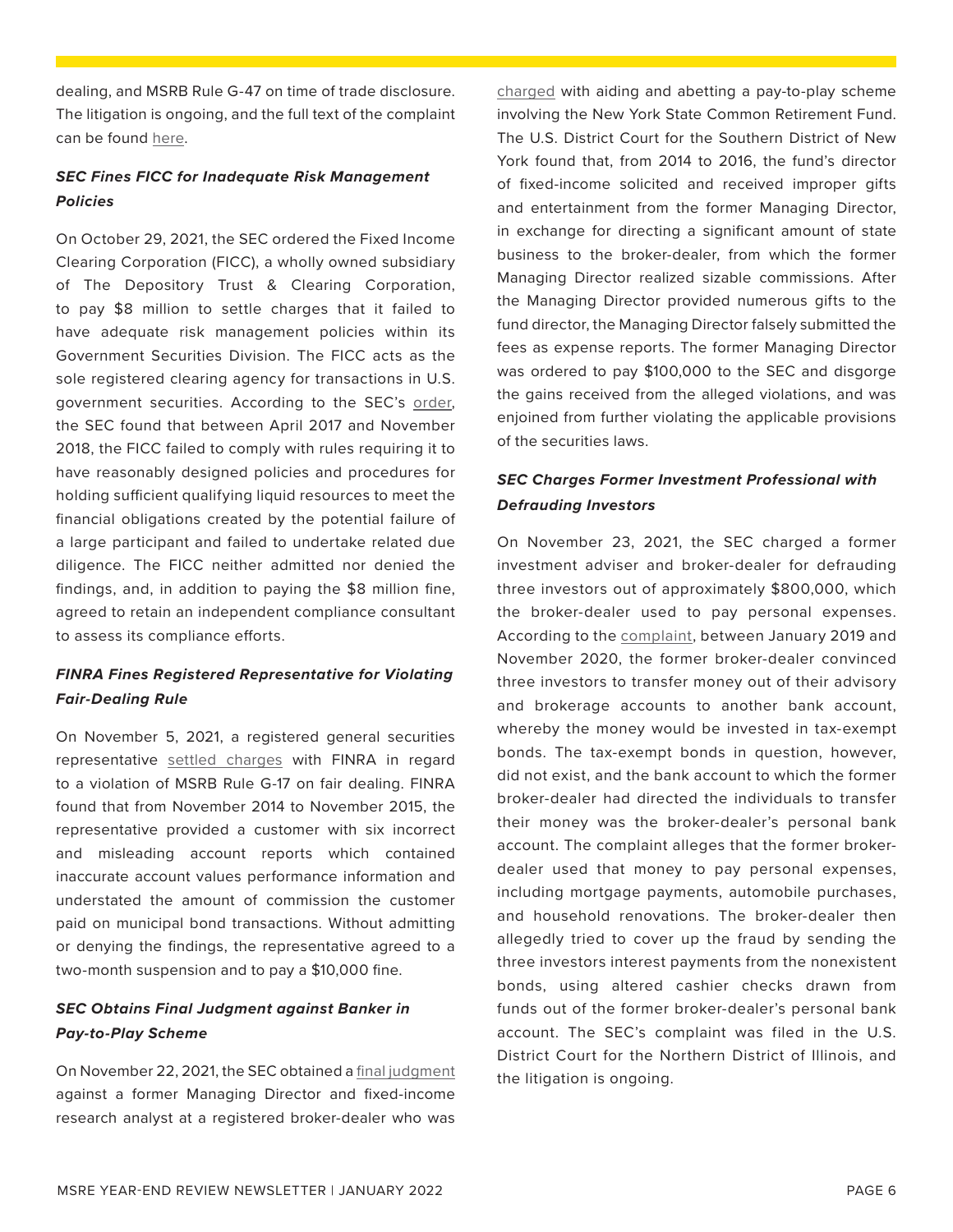## <span id="page-6-0"></span>*Ex-Municipal Advisor Pleads Guilty to Fraud in Connection with 2015 Bond Offering*

On November 30, 2021, an ex-municipal advisor agreed to plead guilty to one count of fraud in connection with a 2015 bond offering by the city of Rolling Fork, Mississippi. According to the SEC's [original complaint](https://www.sec.gov/litigation/admin/2018/34-83608.pdf) in July 2018, the former municipal advisor served as the municipal advisor for the city of Rolling Fork when he fraudulently billed the city for \$33,000, in addition to the \$22,000 authorized in the contract with the city. The former municipal advisor, without admitting or denying the findings, eventually settled with the SEC and agreed to pay nearly \$110,000 in civil penalties, disgorgement, and prejudgment interest. The former municipal advisor will be sentenced in 2022; the federal sentencing guidelines recommend a term of imprisonment in the range of 0-13 months.

# *Broker-Dealer Settles FINRA Case Over Violation of MSRB Suitability Rules*

On December 15, 2021, without admitting or denying the findings, a FINRA-registered broker dealer agreed to a censure, to pay a \$550,000 fine (\$280,500 pertaining to MSRB Rule alleged violations), and to pay restitution of \$456,155 plus interest to settle FINRA charges that it violated numerous FINRA rules and MSRB Rule G-27 on establishing and maintaining a supervisory system. According to FINRA, from July 2013 to July 2016, the broker-dealer failed to establish, maintain, and enforce a supervisory system, including WSPs, reasonably designed to achieve compliance with FINRA and MSRB rules with respect to representatives' recommendations of high-yield corporate and municipal bonds. FINRA found that in July 2013, the broker-dealer changed the tax coding of municipal bonds in its internal compliance system, which inadvertently disabled the ability of the high-yield bond alerts to identify potential concentration issues for further assessment. The broker-dealer failed to detect this until July 2016, and as a result, the firm failed to review over 100 customer accounts with conservative profiles for potentially unsuitable concentrations of highyield bonds. The full text of the order can be found [here.](https://www.finra.org/sites/default/files/fda_documents/2017054432703%20RBC%20Capital%20Markets%2C%20LLC%20CRD%2031194%20AWC%20DM.pdf)

## **MSRB Rulemaking – Year-End Review**

# *MSRB Requests Input on Draft Compliance Resources for Dealers and Muni Advisors Regarding New Issue Pricing*

On October 5, 2021, the MSRB [requested input](https://www.msrb.org/-/media/Files/Regulatory-Notices/RFCs/2021-12.ashx??n=1) on draft compliance resources for brokers, dealers, municipal securities dealers, and municipal advisors in order to enhance its understanding of the existing regulatory standards as applied to regulated entities' supervision of conduct when pricing a new issuance of municipal securities. While compliance resources do not create new legal or regulatory requirements or new interpretations of existing requirements, stakeholders have inquired about the supervision of activities associated with the pricing of new issuances of municipal securities, specifically related to MSRB Rule G-17 on fair dealing, MSRB Rule G-27 on supervision, and MSRB Rule G-42 on duties of non-solicitor municipal advisors. The draft pricing resources are intended to highlight key rule provisions applicable to the provision of underwriting services or advice, respectively, with respect to pricing of new issuance municipal securities; answer frequently asked questions; and offer sample considerations to aid regulated entities in designing and assessing compliance and WSPs. The deadline to comment has been extended to January 19, 2022.

## *SEC Approves Amendments to MSRB Rules*

On October 6, 2021, the SEC approved an MSRB rule change to MSRB Rule G-10 on investor and municipal advisory client education and protection and MSRB Rule G-48 on transactions with SMMPs. Under MSRB Rule G-10, brokerdealers and municipal advisors must provide specified notifications to customers and municipal advisory clients, respectively, within specified timeframes. Prior to the rule change, broker-dealers were obligated to provide the required notifications to all customers, including SMMPs, even if those customers had not effected any transaction in municipal securities. The rule change amends MSRB Rule G-10(a) to narrow the definition of customer to include only those customers who have effected transactions in municipal securities within the prior one-year period or who hold a municipal securities position. The MSRB also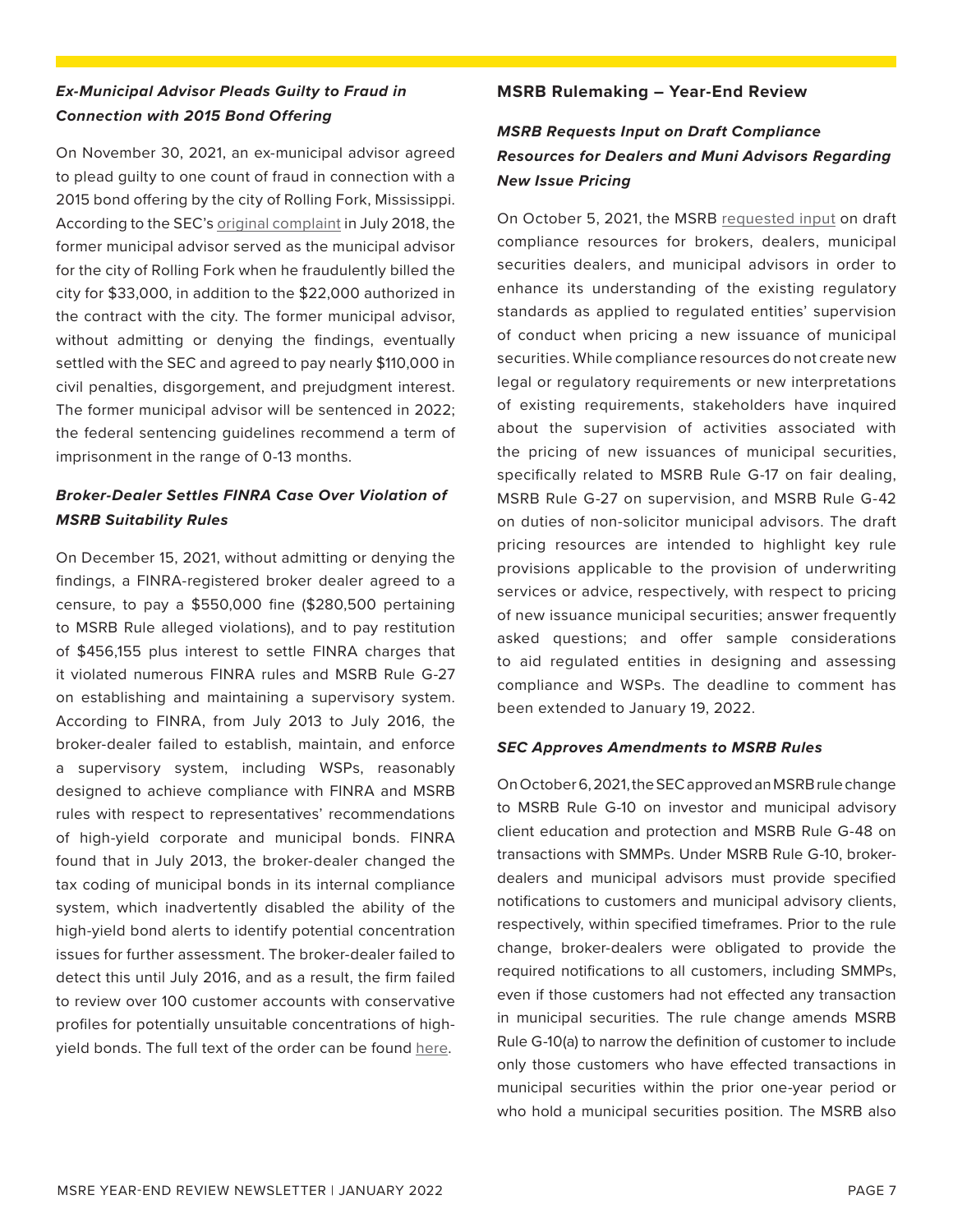<span id="page-7-0"></span>carved out exceptions for certain dealers from the MSRB Rule G-10(a) delivery requirement, including: (i) a dealer that does not have customers; or (ii) a dealer that agrees with a carrying dealer servicing its customer accounts that the carrying dealer will comply with MSRB Rule G-10(a) requirements. The MSRB's related amendment to MSRB Rule G-48 adds a new section relating to SMMP customers who would otherwise receive the required notifications as a result of a municipal securities transaction or by maintaining a municipal securities position. Such SMMP customers now are excepted from direct receipt of the MSRB Rule G-10(a) notifications so long as the dealer has the notifications available on its website. The full text of the notice can be found [here.](https://www.msrb.org/-/media/Files/Regulatory-Notices/Announcements/2021-13.ashx??n=1)

## *MSRB Provides Additional Regulatory Relief due to COVID-19 Pandemic*

On October 26, 2021, the MSRB [filed](https://www.msrb.org/-/media/Files/Regulatory-Notices/Announcements/2021-14.ashx??n=1) a proposed rule change with the SEC to further extend regulatory relief on a temporary basis to brokers, dealers, and municipal securities dealers in light of the ongoing COVID-19 crisis. The proposed rule change will continue to allow dealers to conduct internal inspections remotely, subject to certain conditions, until June 30, 2022, so long as they comply with the requirements of MSRB Rule G-27 on supervision.

## *MSRB Seeks Input and Volunteers for Advisory Groups*

On November 11, 2021, the MSRB [published](https://www.msrb.org/-/media/Files/Regulatory-Notices/Announcements/2021-15.ashx??n=1) a notice seeking volunteers for Fiscal Year 2022 to participate in its Compliance Advisory Group (CAG) and Municipal Fund Securities Advisory Group (MFSAG). CAG helps the MSRB identify areas where dealers and municipal advisors could benefit from further resources and tools that support compliance and provides input, as needed, to MSRB staff on the development of such compliance resources. MFSAG provides input to MSRB staff on municipal market practices and educational resources related to 529 savings plans and Stephen Beck, Jr., Achieving a Better Life Experience Act of 2014 (ABLE) programs, shares insight on market trends and legislative matters, and helps advance the MSRB's interests in identifying areas where the municipal fund securities industry could benefit from additional regulatory guidance. The application deadline to volunteer for both CAG and MFSAG was December 13, 2021.

## **Litigation Updates**

# *Litigation Update: U.S. Court of Appeals Hears Oral Argument on SEC's Temporary Conditional Order*

On October 22, 2021, the U.S. Court of Appeals for the D.C. Circuit heard oral argument in *SIFMA v. SEC*, challenging the SEC's order permitting municipal advisors to act as placement agents without registering as broker dealers. As discussed in our [2020 Year-End Newsletter](https://www.ballardspahr.com/-/jssmedia/Main/Newsletters/Municipal-Market-Enforcement---01-27-21.pdf?rev=906138a1a32b41ae88d41caf4c71567d&hash=91F83FA5540051B207A9331CB6291F2F) and [2021](https://www.ballardspahr.com/-/jssmedia/Main/Newsletters/Municipal-Market-Enforcement---07-21.pdf) [Mid-Year Newsletter,](https://www.ballardspahr.com/-/jssmedia/Main/Newsletters/Municipal-Market-Enforcement---07-21.pdf) the SEC's [Temporary Conditional](https://www.sec.gov/rules/exorders/2020/34-89074.pdf) [Exemption](https://www.sec.gov/rules/exorders/2020/34-89074.pdf) (TCE), which allowed non-dealer municipal advisors to solicit investors in certain private placements of municipal bonds, expired at the end of 2020. However, the Securities Industry and Financial Markets Association (SIFMA) has argued that its lawsuit is not moot because the SEC could consider extending, reinstating, or revisiting the TCE. In its oral argument, SIFMA reaffirmed its position that the issue was not moot, highlighting the fact that the TCE still has continuing effects even after its expiration, such as transfer restrictions that are in place through December 31, 2021. Audio of the oral argument can be found [here](https://www.cadc.uscourts.gov/recordings/recordings2021.nsf/8FC6C3179D6935358525877600543105/$file/20-1306.mp3).

## *Litigation Update – VRDO Litigation*

As described most recently in our 2021 Mid-Year [Newsletter](https://www.ballardspahr.com/-/jssmedia/Main/Newsletters/Municipal-Market-Enforcement---07-21.pdf), lawsuits were filed in California, Illinois, Massachusetts, and New York (joined with suits filed by the cities of Philadelphia and Baltimore) alleging fraud by several investment banks acting as remarketing agents in the municipal variable rate demand obligation (VRDO) market.

In regards to the litigation in the State of New York, the parties still are in discovery and the case remains ongoing.

On June 1, 2021, a judge in the Superior Court for the State of California, San Francisco County, sustained the defendant's demurrer without leave to amend, and on June 25, 2021, dismissed the action. On August 2, 2021, the plaintiff-appellant served notice of its appeal, which has not yet been decided as of the date of this newsletter.

With respect to the suit filed in Illinois, on September 28, 2021, a judge in the Circuit Court of Cook County, Illinois, County Department, Law Division, granted the plaintiff's motion to amend its pleadings, and the litigation is ongoing.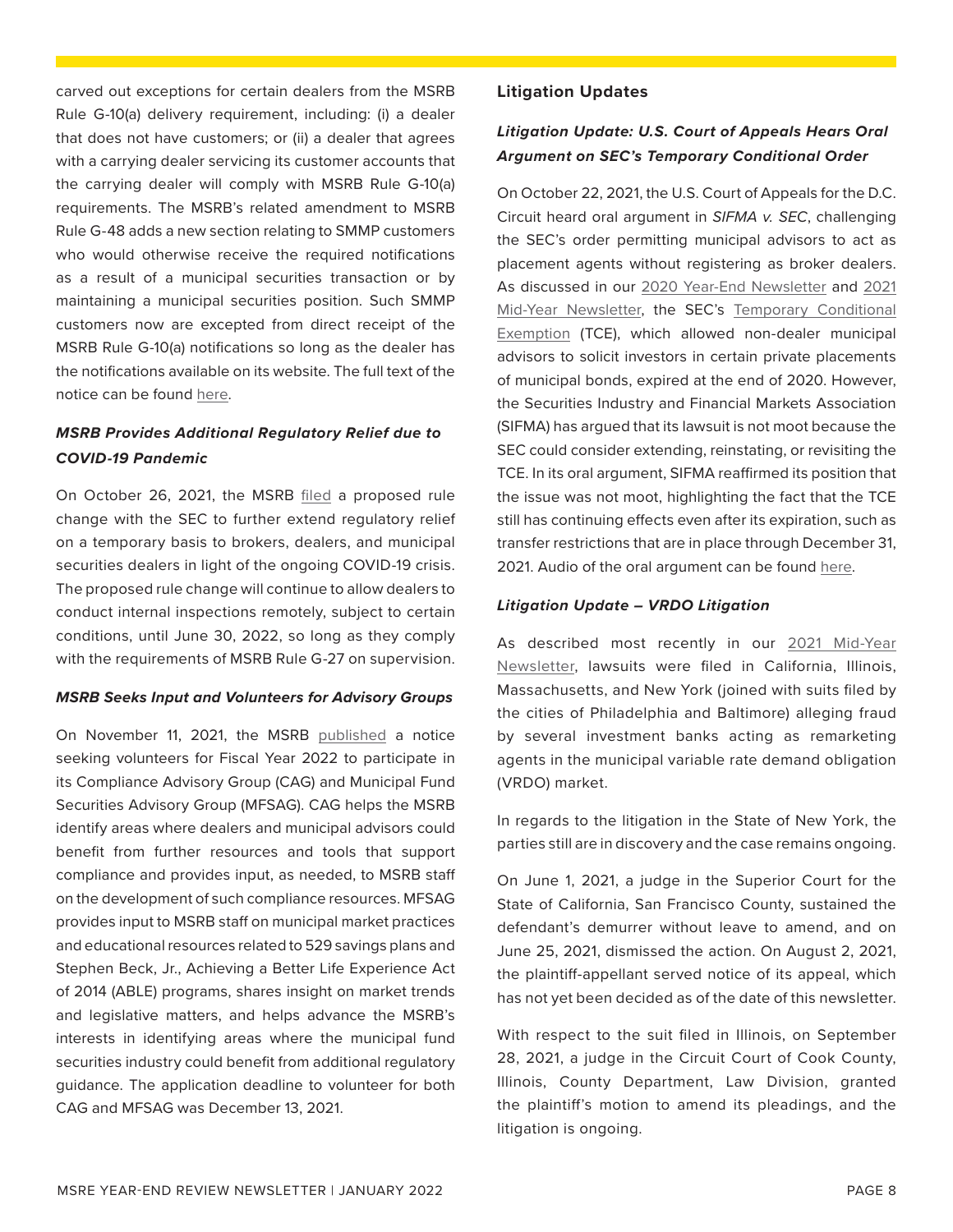#### <span id="page-8-0"></span>*Litigation Update – Municipal Financial Firm Litigation*

As described most recently in our [2021 Mid-Year](https://www.ballardspahr.com/-/jssmedia/Main/Newsletters/Municipal-Market-Enforcement---07-21.pdf) [Newsletter,](https://www.ballardspahr.com/-/jssmedia/Main/Newsletters/Municipal-Market-Enforcement---07-21.pdf) in February 2019, an independent specialty municipal finance company filed suit against a global investment manager, accusing it of trying to limit its access to capital and deals by threatening banks and brokerdealers with a loss of business. In August 2021, a federal judge in the U.S. District Court for the Southern District of New York ruled that the plaintiff's federal antitrust lawsuit can go forward after ruling that the plaintiff laid out a plausible claim that the defendant led a boycott to block its access to deals in the high-yield market. The judge also rejected arguments from the defendant that the claims based on New York state antitrust laws were prevented because the plaintiff originally pursued them in Delaware State Court. The litigation in federal court remains ongoing. Additionally, the plaintiff revived its defamation claim in Delaware state court, and trial is set for July 11, 2022.

## **Industry Updates**

## *MSRB Elects New Board and Adopts Strategic Plan*

From July 21-22, 2021, the MSRB elected its new board and adopted a strategic plan for the 2022 fiscal year. Mr. Patrick Brett, a managing director and head of municipal debt capital markets at a global investment bank was elected as the chair. Ms. Meredith Hathorn, a managing partner at a law firm based in Baton Rouge, Louisiana, was elected as the vice chair. The MSRB [released](https://msrb.org/-/media/Files/Resources/MSRB-Strategic-Plan-2022-2025.ashx) its strategic plan, which focused on modernizing municipal securities market regulation; increasing market transparency by, among other things, investing in the Electronic Municipal Market Access (EMMA) system; providing high-quality market data; and fulfilling its Congressional mandate to protect the public interest, including by seeking information on ESG best practices in the municipal market.

## *SEC Chair Testifies before Congress in Regards to Municipal Market*

On September 14, 2021, SEC Chair Gary Gensler testified before the U.S. Senate Committee on Banking, Housing, and Urban Affairs on the state of the U.S. capital markets. In regards to the municipal market, Chair Gensler asked the SEC staff for recommendations on how the SEC can bring greater efficiency and transparency to the non-Treasury fixed income market. In 2017, former SEC Chair Jay Clayton established the Fixed Income Market Structure Advisory Committee, composed of a consortium of industry experts tasked with advising the SEC on fixedincome regulation and the evolution of markets. The Fixed Income Market Structure Advisory Committee charter expired in March 2021. In his testimony, Chair Gensler did not specifically lay out his plans for the Fixed Income Market Structure Advisory Committee, but reaffirmed the importance of the municipal market to issuers and the need for continued efficiency and transparency. Chair Gensler's complete remarks can be found [here](https://www.banking.senate.gov/imo/media/doc/Gensler%20Testimony%209-14-21.pdf).

#### *SEC Announces Fiscal Year 2021 Enforcement Results*

On November 18, 2021, the SEC announced its enforcement results for Fiscal Year 2021. The SEC filed seven percent more (697 total) enforcement actions in 2021 than 2020. Twelve of the actions were categorized under public finance abuse, which was consistent with 2020. A breakdown of the statistics can be found [here](https://www.sec.gov/files/2021-238-addendum.pdf).

## *SEC Statement on LIBOR*

On December 7, 2021, the SEC released a staff [statement](https://www.sec.gov/news/statement/staff-statement-libor-transition-20211207) reminding underwriters of their obligations when recommending primary offerings of London Interbank Offered Rate-linked (LIBOR) investments, such as municipal securities, to customers, as well as for broker-dealers making recommendations of municipal securities. The staff statements comes on the heels of the staff statement [issued](https://www.sec.gov/news/public-statement/libor-transition) in July 2019, whereby the SEC recommended informal guidance on the potential impact that the discontinuation of LIBOR may have on broker-dealers. The SEC's Office of Municipal Securities staff remarked that broker-dealers should consider a host of factors that the LIBOR transition may have in connection with other duties applicable to municipal securities activity, including complying with Regulation Best Interest and various MSRB rules. The transition from LIBOR to the Secured Overnight Financing Rate (SOFR) is ongoing.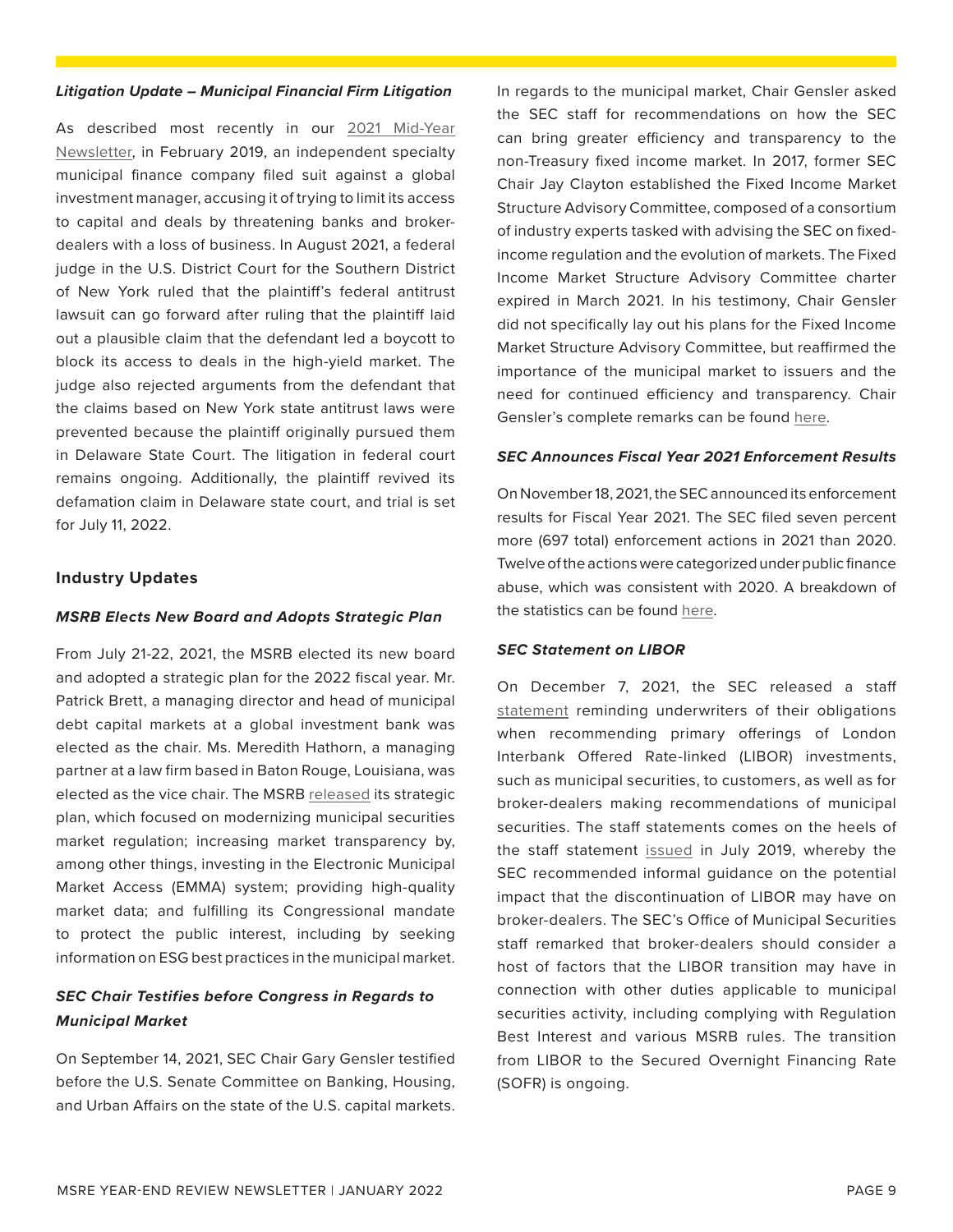#### <span id="page-9-0"></span>**ESG-Related Developments**

#### *GFOA Releases Best Practices on ESG*

On October 1, 2021, the Government Finance Officers Association released a [report](https://www.gfoa.org/materials/esg-best-practice-s-social) on best practices related to the "S" factor of ESG disclosure. This report comes on the heels of the GFOA's [report](https://www.gfoa.org/materials/esg-disclosure) on environmental, or "E", disclosure, which we mentioned in our [2021 Mid-Year](https://www.ballardspahr.com/-/media/Main/Newsletters/Municipal-Market-Enforcement---07-21.pdf?rev=6df78026af1d4b88848f95fd8faaa45f) [Newsletter.](https://www.ballardspahr.com/-/media/Main/Newsletters/Municipal-Market-Enforcement---07-21.pdf?rev=6df78026af1d4b88848f95fd8faaa45f) The report addressed the distinction between the "E" and "S" factors in ESG, and the lack of consensus in the municipal market industry about what factors fall under the "S" umbrella that may constitute important information related to credit analysis. In prepared remarks to the GFOA on October 20, 2021, MSRB CEO Mark Kim discussed the growing importance of ESG disclosure in the municipal marketplace, and reminded municipal issuers that the standard of materiality is what a reasonable investor thinks is material.

## *MSRB Announced New EMMA Feature to Help Investors Identify ESG Investments*

On October 25, 2021, the MSRB [announced](https://www.msrb.org/News-and-Events/Press-Releases/2021/EMMA-ESG-Indicator) that it launched a new feature on EMMA that indicates when an upcoming municipal security new issue is either selfdesignated or certified as meeting ESG criteria. The new issue calendar lists the municipal securities scheduled to come to market across the country, as well as those that have recently sold. The new issue calendar can be [accessed](https://emma.msrb.org/ToolsAndResources/NewIssueCalendar) on EMMA, and shows the principal amount, maturity dates, financial advisor, and tax-exempt status of the bond, in addition to any ESG designation.

#### *MSRB Requests Information on ESG Best Practices*

On December 8, 2021, the MSRB [issued](https://www.msrb.org/-/media/Files/Regulatory-Notices/RFCs/2021-17.ashx??n=1) a request for information on ESG best practices in the municipal securities market as part of its broader engagement on ESG trends. Specifically, the MSRB is seeking to compile comments on: (i) the disclosure of information regarding ESG-related risk factors and ESG-related practices and (ii) the labeling and marketing of municipal securities with ESG designations. Presently, there are no uniform standards for ESG-related disclosures or ESG-labeled bonds. The MSRB hopes to gather information from municipal issuers, investors in municipal

securities, broker-dealers, municipal advisors, and other participants in order to compile best practices, ongoing trends, and frequently asked questions surrounding ESG bonds in the municipal marketplace. Our August 19, 2021 municipal securities [white paper](https://www.ballardspahr.com/-/jssmedia/Main/Articles/ESG-Disclosure-in-Municipal-Offerings.pdf?rev=074ba0af1a0e4b96aaa32dd71261bbb6&hash=C02383D7508EF43FEE7585DC3C4454AA) entitled "ESG Disclosure in Municipal Offerings," as part of our Municipal Securities Disclosure Series, discussed many considerations related to ESG-labeled bonds and related disclosure. The deadline for comments is March 8, 2022.

## **Conclusion**

Total issuance volume of municipal securities remained steady in the second half of 2021. The municipal market saw \$475.3 billion of debt in 2021, down nearly two percent from \$484.6 billion in 2020. The total issuance for 2021 still beat the previous record of \$448.6 billion in 2017. As part of the near-record issuance volume, the municipal market saw a continued uptick in regulatory and enforcement activity compared to recent years. Specifically, the SEC brought landmark actions in a case involving duties of municipal advisors and tender offers related to municipal bonds. Congressional politics will likely play a role in how the regulatory and enforcement landscape unfolds in the first half of 2022 and beyond. Climate change and other ESG disclosure remains a topic of interest for regulators and investors, and the potential passage of President Biden's landmark legislation–the Build Back Better Act–has the potential to impact the municipal marketplace.

With changeover in the SEC's Office of Municipal Securities, and the COVID-19 pandemic continuing to develop, it remains to be seen what priorities the SEC will continue to focus on in the first half of 2022. Until the COVID-19 pandemic passes, however, we expect that in the first half of 2022 the SEC will continue to focus on timely and meaningful disclosure, particularly as it relates to the continued impact of COVID-19 on the financial and operational conditions of issuers, obligated persons, and ESG factors, and continue to bring enforcement actions for violations of fair dealing rules and materiality.

Finally, with the MSRB implementing new rules relating to investor and municipal advisory client education and protection, and transactions with SMMP supervision, as